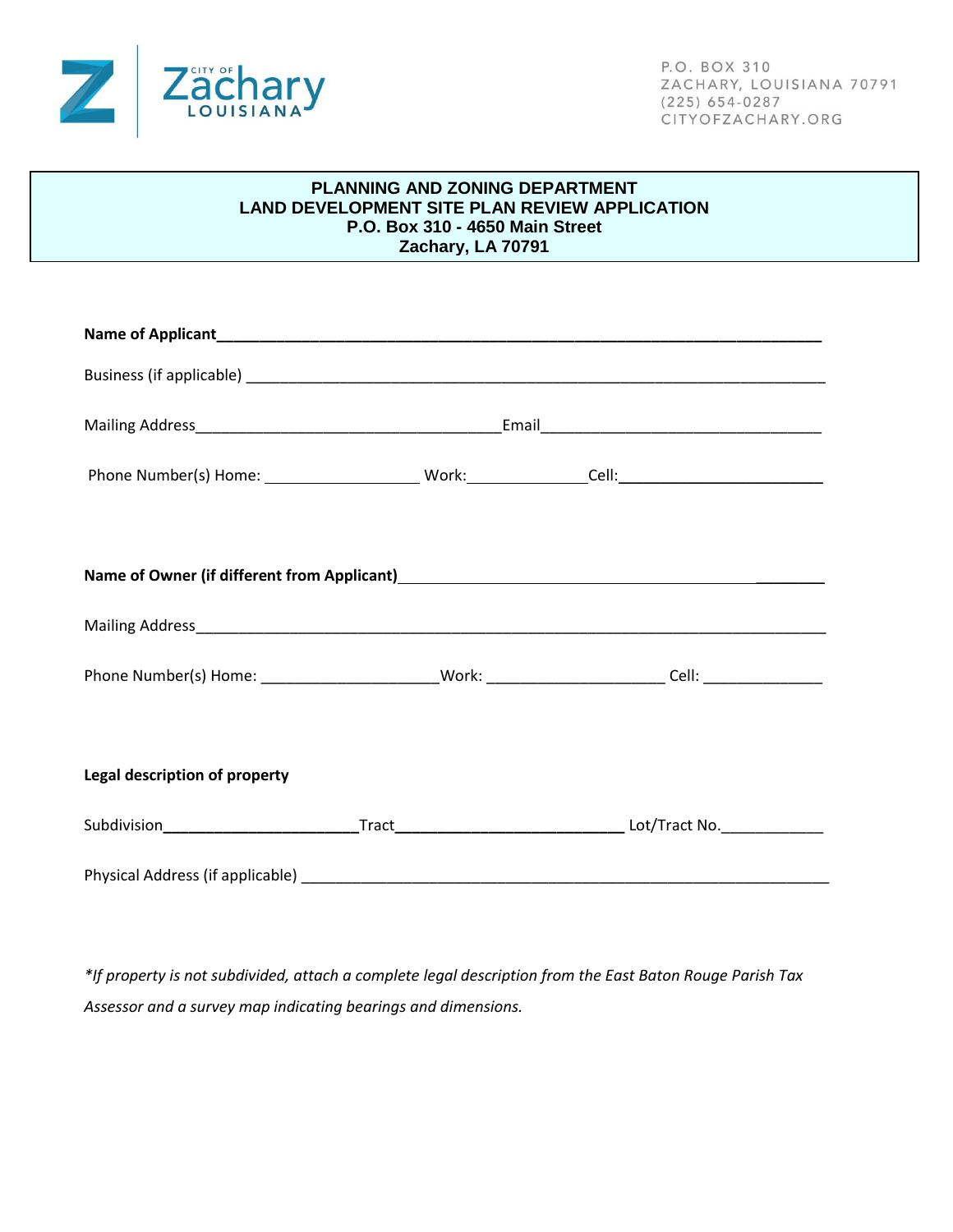| Specific proposed use (type of development and general description)                                                                                                                          |  |  |  |
|----------------------------------------------------------------------------------------------------------------------------------------------------------------------------------------------|--|--|--|
| List any waivers to the Code of Ordinances requested of or previously granted by the City Council<br>concerning this property and explain the reasons for seeking or receiving such waivers: |  |  |  |
| <b>Traffic Impact Study:</b> $\square$ Submitted $\square$ Not Submitted (If not submitted please explain)                                                                                   |  |  |  |
|                                                                                                                                                                                              |  |  |  |
| <b>Drainage Impact Study:</b> $\square$ Submitted Not $\square$ Submitted (If not submitted please explain)                                                                                  |  |  |  |
|                                                                                                                                                                                              |  |  |  |

**Parking Table:** Attach a table which refers to the site plan map, identifying each building and indicating the total number of required parking spaces, existing (if any), proposed parking and the method used to calculate parking spaces, both conventional and handicapped spaces.